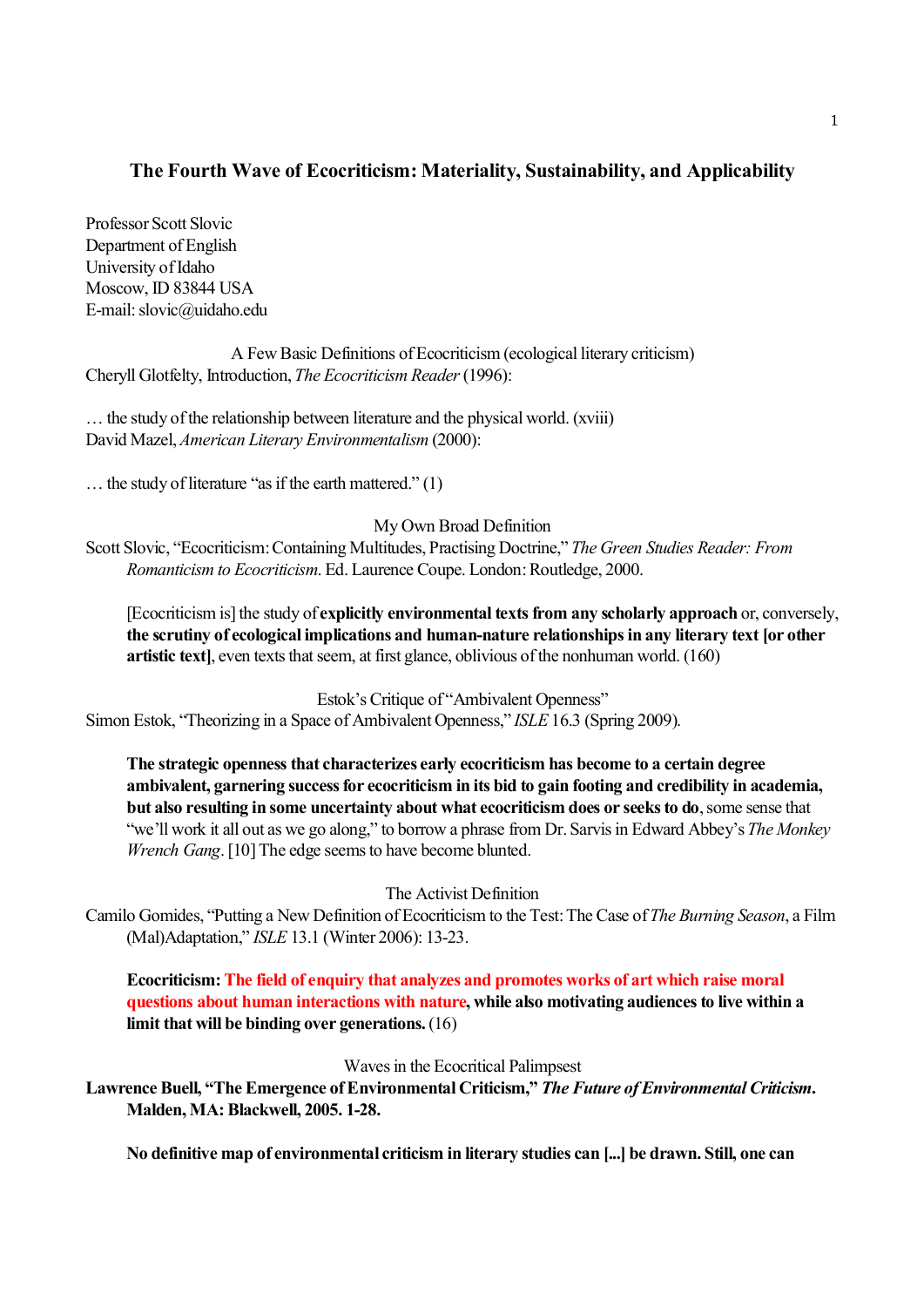**identify several trend-lines marking an evolution from a "first wave" of ecocriticism to a "second" or newer revisionist wave or waves increasingly evident today. This first-second wave distinction should not, however, be taken as implying a tidy, distinct succession.** Most currents set in motion by early ecocriticism continue to run strong, and most forms of second-wave revisionism involve building on as well as quarreling with precursors. **In this sense, "palimpsest" would be a better metaphor than "wave."**  (17)

The First and Second Waves

### **First Wave (1980-present)**

Nonfiction ("nature writing") Focus on non-human nature/wilderness American and British focus "Discursive" ecofeminism **Second Wave (mid-1990s-present)** Multiple genres (and green cultural studies) Multicultural Focus on local literatures around the world Environmental justice ecocriticism Urban and suburban

Proposing a "new *third* wave"

# **Joni Adamson and Scott Slovic, "Guest Editors' Introduction: The Shoulders We Stand On: An Introduction to Ethnicity and Ecocriticism."** *MELUS* **34.2 (Summer 2009): 5-24.**

Literary expression of environmental experience is as diverse as any other body of writing, of course. Yet until recently the community of ecocritics has been relatively non-diverse and also has been constrained by a perhaps overly narrow construing of "white" and "non-white" as the primary categories of ethnicity. Therefore, **this issue will explore what seems to be a new** *third* **wave of ecocriticism, which** *recognizes* **ethnic and national** *particularities* **and yet** *transcends* **ethnic and national** *boundaries***; this third wave explores all facets of human experience from an environmental viewpoint.** (6-7)

### Third Wave (2000-present)

Global concepts of place melding with neo-bioregionalism ("eco-cosmopolitanism," "rooted cosmopolitanism," "the global soul," "nested bioregions," or simply "translocality")

Comparatist (post-national and post-ethnic?)

"Material" ecofeminism and multiple gendered approaches (eco-masculinism, green queer theory) Animality (evolutionary ecocriticism, animal subjectivity and agency, vegetarianism, justice for nonhuman species, and posthumanism)

Critiques from within (relationship with theory, representationality, celebratory tone, "literature" too limited a focus, forgotten role of activist feminism, lack of precise definition, subfields seeking to break away) Polymorphously activist

### Methodology or Movement?

Altogether, the story of literary ecotheory's relation to critical models has been unfolding less as a story of dogged recalcitrance--though there has been some of that--than as a quest *for* adequate models of inquiry from the plethora of possible alternatives that offer themselves from whatever disciplinary quarter. Cybernetics, evolutionary biology, landscape ecology, risk theory, phenomenology, environmental ethics, feminist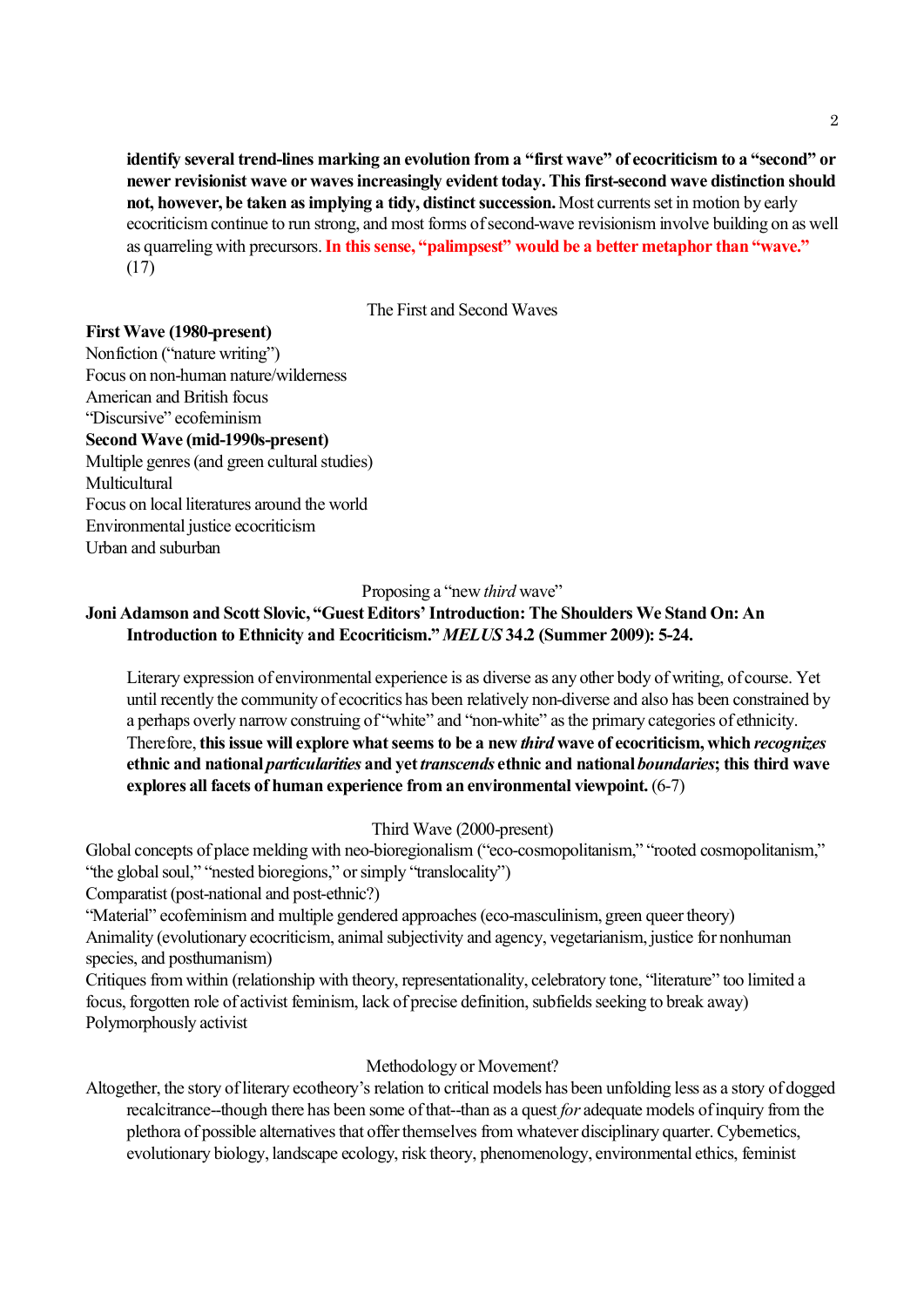theory, ecotheology, anthropology, psychology, science studies, critical race studies, postcolonial theory--all these and more….**The environmental turn in literary studies is best understood, then, less as a monolith than as a concourse of discrepant practices. (11)**

Lawrence Buell, *The Future of Environmental Criticism* (2005)

**"Is a place-responsive ecoliterature of a global scope an impossibility, then?"** (92)

- **Lawrence Buell, "Space, Place, and Imagination from Local to Global."** *The Future of Environmental Criticism.* **Malden, MA: Blackwell, 2005. 62-96.**
- **[F]ewer and fewer of the world's population live out their lives in locations that are not shaped to a great extent by translocal—ultimately global—forces.** (63)
- **[T]hose who speak on behalf of place-attachment […] face** certain intractable ambiguities inherent in the concept of place" [such as **the danger of] fall[ing] into a sentimental environmental determinism.** (66)

Neo-bioregionalism: new sense of urgency

Tom Lynch. *Xerophilia: Ecocritical Explorations in Southwestern Literature*. Lubbock: Texas Tech UP, 2008.

**Bioregionalism promotes the maintenance of at least some degree of local self-reliance against increasing dependence upon inter-regional and global trade.** It seeks to **develop and maintain diverse vernacular cultures**—their music, food, rituals, and other traditions—against the spread of global monoculture. Bioregional practice means **supporting local organic agriculture** via farmers markets, food co-ops, and community supported agriculture associations. It means **supporting locally owned businesses** instead of national or global chains. (19)

**Move aside bioregionalism— Hello, "eco-cosmopolitanism"**

Ursula K. Heise, "Deterritorialization and Eco-Cosmopolitanism." *Sense of Place and Sense of Planet*. New York: Oxford UP, 2008. 50-62.

**The point of an eco-cosmopolitan critical project […] would be to go beyond the aforementioned "ethic of proximity" so as to investigate by what means individuals and groups in specific cultural contexts have succeeded in envisioning themselves in similarly concrete fashion as part of the global biosphere, or by what means they might be enabled to do so**; at the same time, as the work of Vandana Shiva, among others, highlights, such a perspective needs to be attentive to the political frameworks in which communities being to see themselves as part of a planetary community, and what power struggles such visions might be designed to hide or legitimate. (62)

#### Third-wave boundary-breaking

- Patrick D. Murphy, "Refining Through Redefining Our Sensibilities: Nature-Oriented Literature as an International and Multicultural Movement." *Farther Afield in the Study of Nature-Oriented Literature*. Charlottesville and London: U of Virginia P, 2000. 58-74.
- If ecocriticism has been hindered by too narrow an attention to nonfiction prose and the fiction of nonfictionality, it has also been limited by a focus on American and British literatures. **In order to widen the**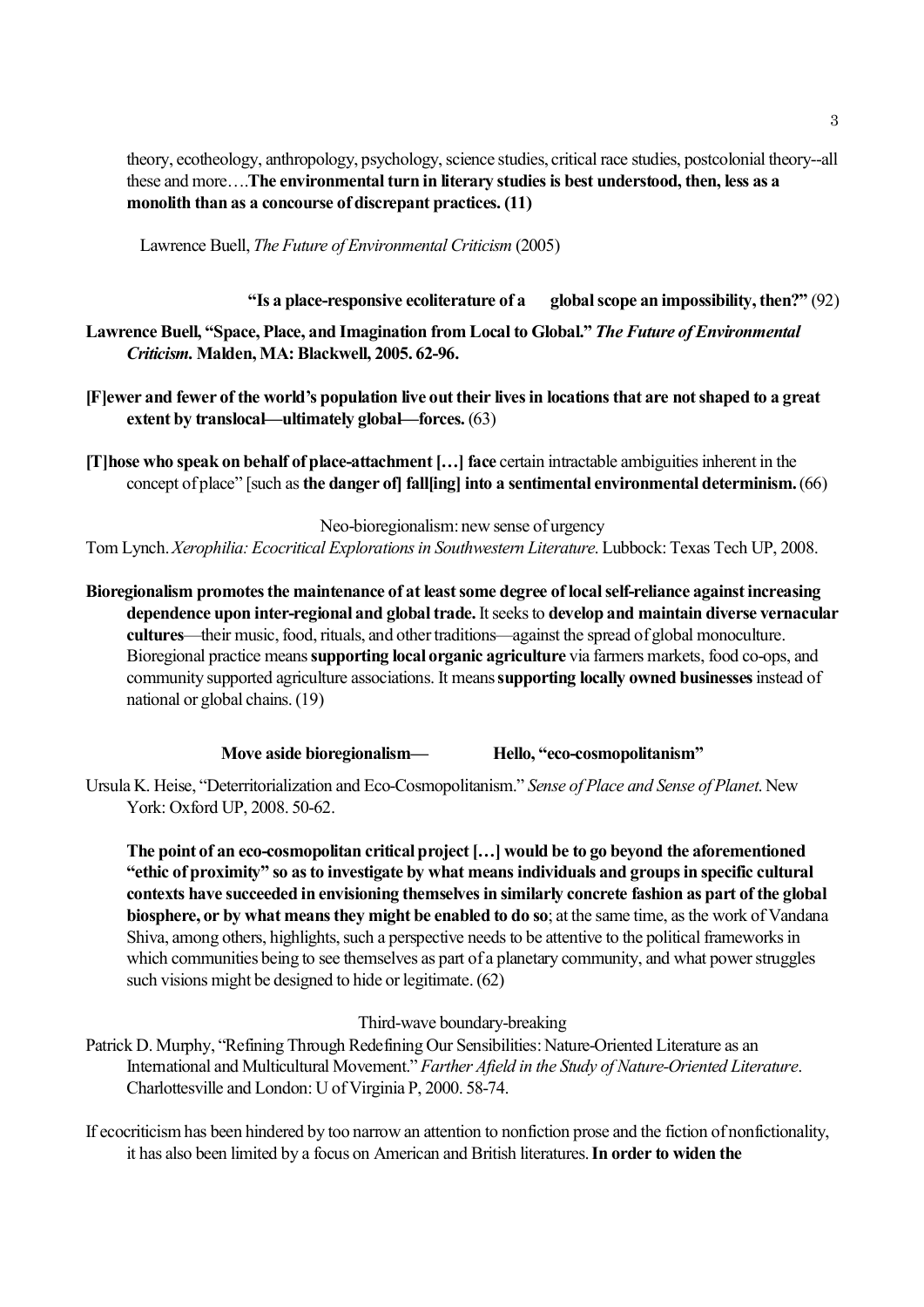**understanding of readers and critics, it is necessary to reconsider the privileging of certain genres and also the privileging of certain national literatures and certain ethnicities within those national literatures.** Such reconsideration will enable a greater inclusiveness of literatures from around the world within the conception of nature-oriented literature. **It will also enable critics and readers such as myself, who focus primarily on American literature, to place that literature in an internationally relative and comparative framework.** I see such reconsideration as one of the ways by which we can refine our awareness and expand the field of ecocriticism. (58)

#### My Editor's Note for the for the Fall 2012 issue of *ISLE* (19.4)

**It now seems to me, as we near the end of 2012, that the material turn in ecocriticism is broadening to the extent that it may well represent a new "fourth wave of ecocriticism."** I see a proliferation of studies and courses emphasizing the fundamental materiality (the physicality, the *consequentiality*) of environmental things, places, processes, forces, and experiences. Ranging from studies of climate change literature to examinations of the substance of ecopoetic language, there is a growing pragmatism in ecocritical practice. **One might even propose that "academic ecocriticism" is now spawning a new mode of "applied ecocriticism," with applications encompassing basic human behaviors and lifestyle choices, such as eating and locomotion and clothing and dwelling.** 

#### **We are now immersed in a fourth wave of ecocriticism (2008-present)**

What are the emerging discourses of materiality (place-attachment, corporeality) and commitment (ethical awareness, political engagement) in this global era?

Image to the right is reprinted from Stacy Alaimo's 2010 article "The Naked Word: The Trans-corporeal Ethics of the Protesting Body" from issue 20.1 of *Women & Performance: A Journal of Feminist Theory*.

## **Material feminism, trans-corporeality, and the new call to human-nature co-extensiveness—the first murmurs of an ecocritical fourth wave in 2008**

Stacy Alaimo, "Trans-corporeal Feminisms and the Ethical Space of Nature." *Material Feminisms*. Ed. Stacy Alaimo and Susan Hekman. Bloomington and Indianapolis: Indiana UP, 2008. 237-64.

> Crucial ethical and political possibilities emerge from this literal "contact zone" between human corporeality and more-than-human nature. **Imagining human corporeality as trans-corporeality, in which the human is always intermeshed with the more-than-human world, underlines the extent to which the corporeal substance of the human is ultimately inseparable from "the environment."** [...] Indeed, thinking across bodies may catalyze the recognition that the "environment," which is too often imagined as inert, empty space or as a "resource" for human use, is, in fact, a world of fleshy beings, with their own needs, claims, and actions. By emphasizing the movement across bodies, trans-corporeality reveals the interchanges and interconnections between human corporeality and the more-than-human. But by underscoring that "trans" indicates movement across different sites, trans-corporeality opens up an epistemological "space" that acknowledges the often unpredictable and unwanted actions of human bodies, non-human creatures, ecological systems, chemical agents, and other actors. [...] (238-39)

**Here are some newer voices of North American ecocriticism, focusing on ethnicity and environmental**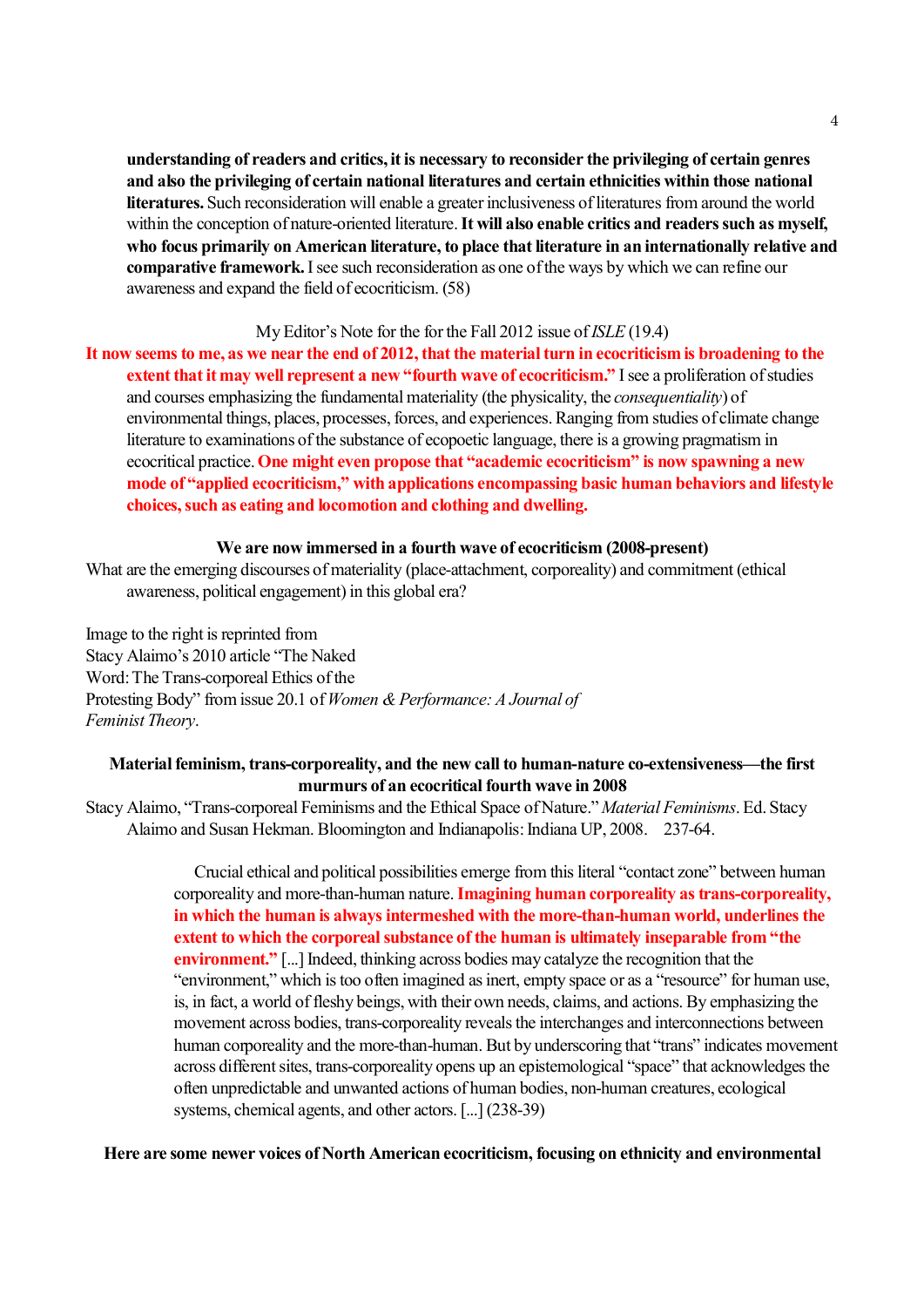#### **expression**

Two newly prominent ecocritics: Stacy Alaimo and Rob Nixon

Key concepts from Rob Nixon's *Slow Violence and the Environmentalism of the Poor*(2011) "slow violence": structural violence, which emphasizes "vast structures that can give rise to acts of personal violence and constitute forms of violence in and of themselves" (10);

- "apprehension": "To engage slow violence is to confront layered predicaments of apprehension: to apprehend—to arrest, or at least some degree mitigate—often imperceptible threats requires rendering them apprehensible to the senses through the work of scientific and imaginative testimony" (14);
- "environmental writer-activists": "Writer-activists can help us apprehend threats imaginatively that remain imperceptible to the senses, either because they are geographically remote, too vast or too minute in scale, or are played out across a time span that exceeds the instance of observation … (15)

### **Material feminism, trans-corporeality, and the new call to human-nature co-extensiveness—the first murmurs of an ecocritical fourth wave?**

Stacy Alaimo, "Trans-corporeal Feminisms and the Ethical Space of Nature." *Material Feminisms*. Ed. Stacy Alaimo and Susan Hekman. Bloomington and Indianapolis: Indiana UP, 2008. 237-64.

> Crucial ethical and political possibilities emerge from this literal "contact zone" between human corporeality and more-than-human nature. **Imagining human corporeality as trans-corporeality, in which the human is always intermeshed with the more-than-human world, underlines the extent to which the corporeal substance of the human is ultimately inseparable from "the environment."** [...] Indeed, thinking across bodies may catalyze the recognition that the "environment," which is too often imagined as inert, empty space or as a "resource" for human use, is, in fact, a world of fleshy beings, with their own needs, claims, and actions. By emphasizing the movement across bodies, trans-corporeality reveals the interchanges and interconnections between human corporeality and the more-than-human. But by underscoring that "trans" indicates movement across different sites, trans-corporeality opens up an epistemological "space" that acknowledges the often unpredictable and unwanted actions of human bodies, non-human creatures, ecological systems, chemical agents, and other actors. [...] (238-39)

Editor's Note for Summer 2012 issue of *ISLE* Scott Slovic, Editor's Note*, ISLE* 19.3 (Summer 2012):

Material ecocriticism is really heating up. For me, the challenges and possibilities of matter-focused ecocriticism first began to stir when Lance Newman published his article on "Marxism and Ecocriticism" in these pages in 2002, revealing some of the fertile connections between Marxist materialism and ecological concerns, but it was actually in 2009, when I had the opportunity to read Stacy Alaimo's article "Trans-Corporeal Feminisms and the Ethical Space of Nature" in the collection *Material Feminisms*, that things actually began to crystallize. Alaimo's notion of "trans-corporeality," extended in her monograph *Bodily Natures: Science, Environment, and the Material Self* and extended further in her contribution to the special cluster in this issue, has helped to launch an entire new direction in contemporary ecocriticism, it seems to me. (443)

A Few Key Theoretical Texts for Material Ecocriticism Barad, Karen. *Meeting the Universe Halfway: Quantum Physics and the Entanglement of Matter and Meaning*.